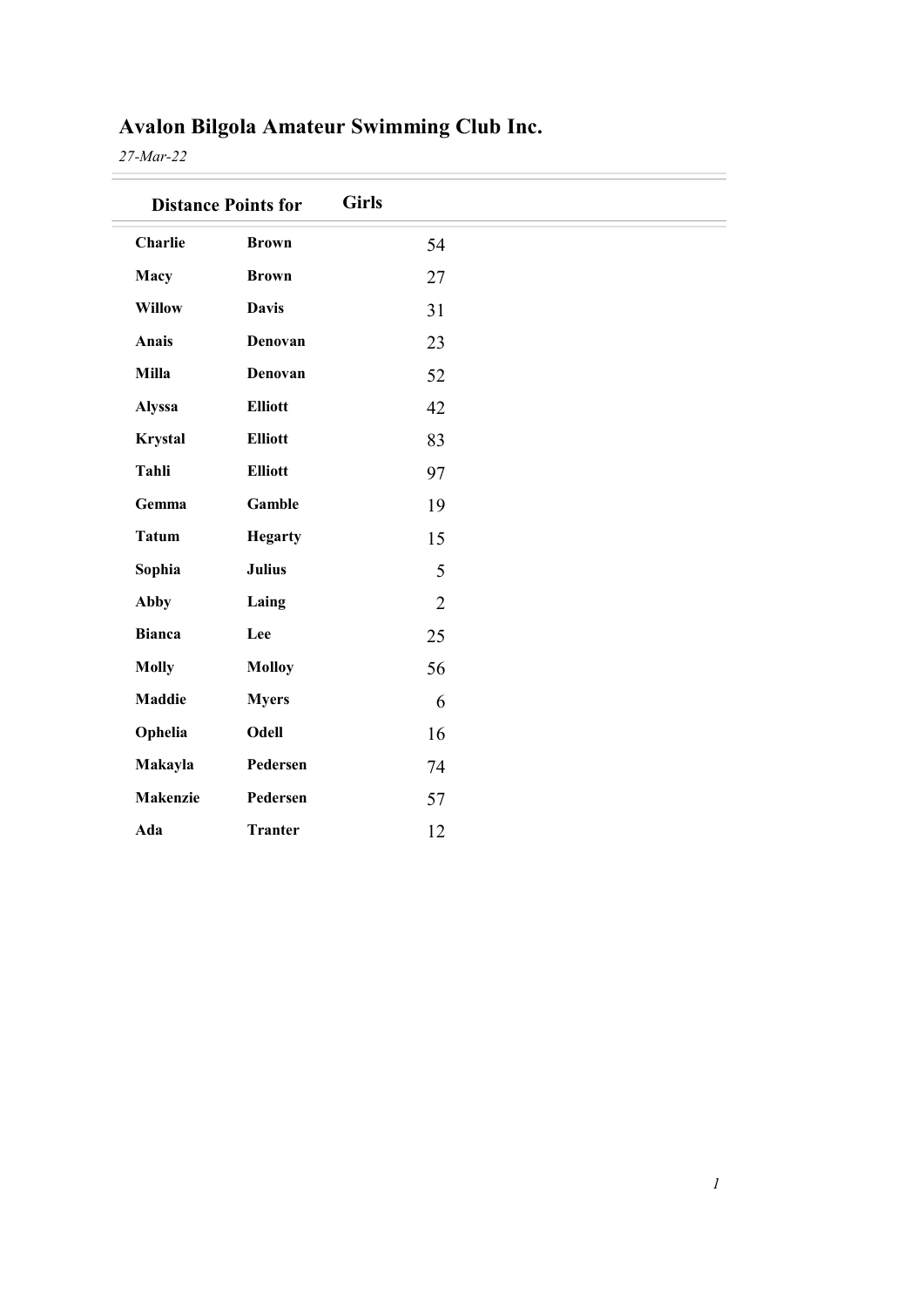|               | <b>Distance Points for</b> | <b>Boys</b>  |
|---------------|----------------------------|--------------|
| <b>Ryder</b>  | <b>Billing</b>             | 25           |
| <b>Harvey</b> | <b>Boon</b>                | $\mathbf{1}$ |
| <b>Hugo</b>   | <b>Boon</b>                | 10           |
| <b>Xavier</b> | <b>Boon</b>                | 26           |
| <b>Jesse</b>  | <b>Duke</b>                | 20           |
| <b>Bowie</b>  | Gamble                     | 5            |
| Hudson        | <b>Hegarty</b>             | 55           |
| Max           | Lee                        | 20           |
| <b>James</b>  | Ling                       | 5            |
| Will          | <b>McCreery</b>            | 21           |
| <b>Harry</b>  | <b>Myers</b>               | 11           |
| Vaughn        | Newcombe                   | 11           |
| Oliver        | Wooldridge                 | 5            |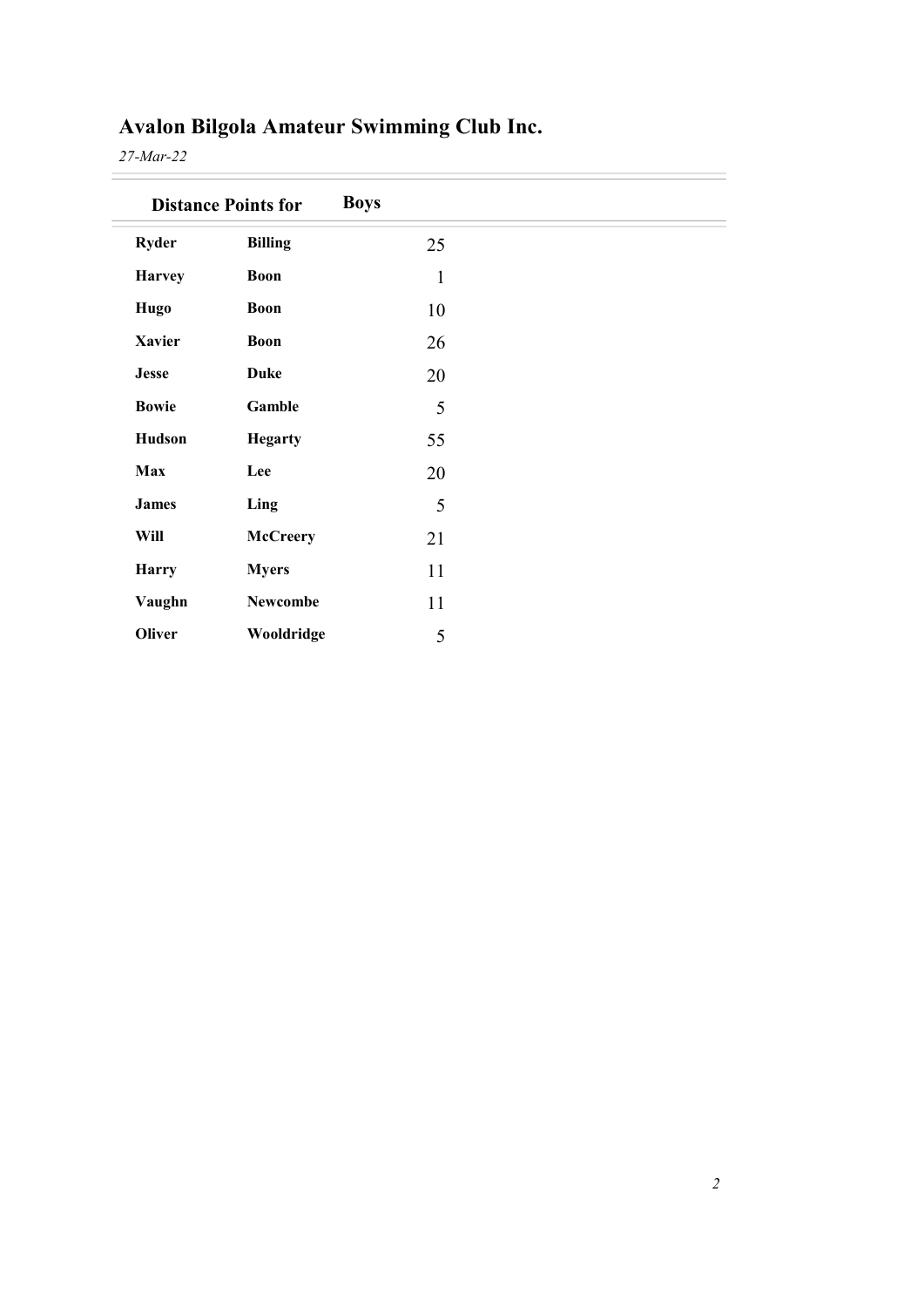|                 | <b>Distance Points for</b> | Women          |
|-----------------|----------------------------|----------------|
| <b>Nadine</b>   | <b>Alwill</b>              | 5              |
| Romaine         | <b>Alwill</b>              | $\overline{4}$ |
| Deborah         | <b>Collins</b>             | 15             |
| Amelia          | Fredrikze                  | 5              |
| Iona            | Gamble                     | 12             |
| Michelle        | Gamble                     | 43             |
| Katinka         | Hook                       | 69             |
| <b>Danielle</b> | Lee                        | 36             |
| Lee-Anne        | Newcombe                   | $\overline{7}$ |
| <b>Skye</b>     | <b>Nolan-Brown</b>         | 66             |
| <b>Alison</b>   | Olding                     | 48             |
| <b>Alison</b>   | Raffin                     | 53             |
| <b>Bianca</b>   | Raffin                     | 72             |
| <b>Belinda</b>  | Rollason                   | $\overline{4}$ |
| Sam             | Rouhan                     | 6              |
| <b>Shonel</b>   | <b>Rudgley</b>             | 24             |